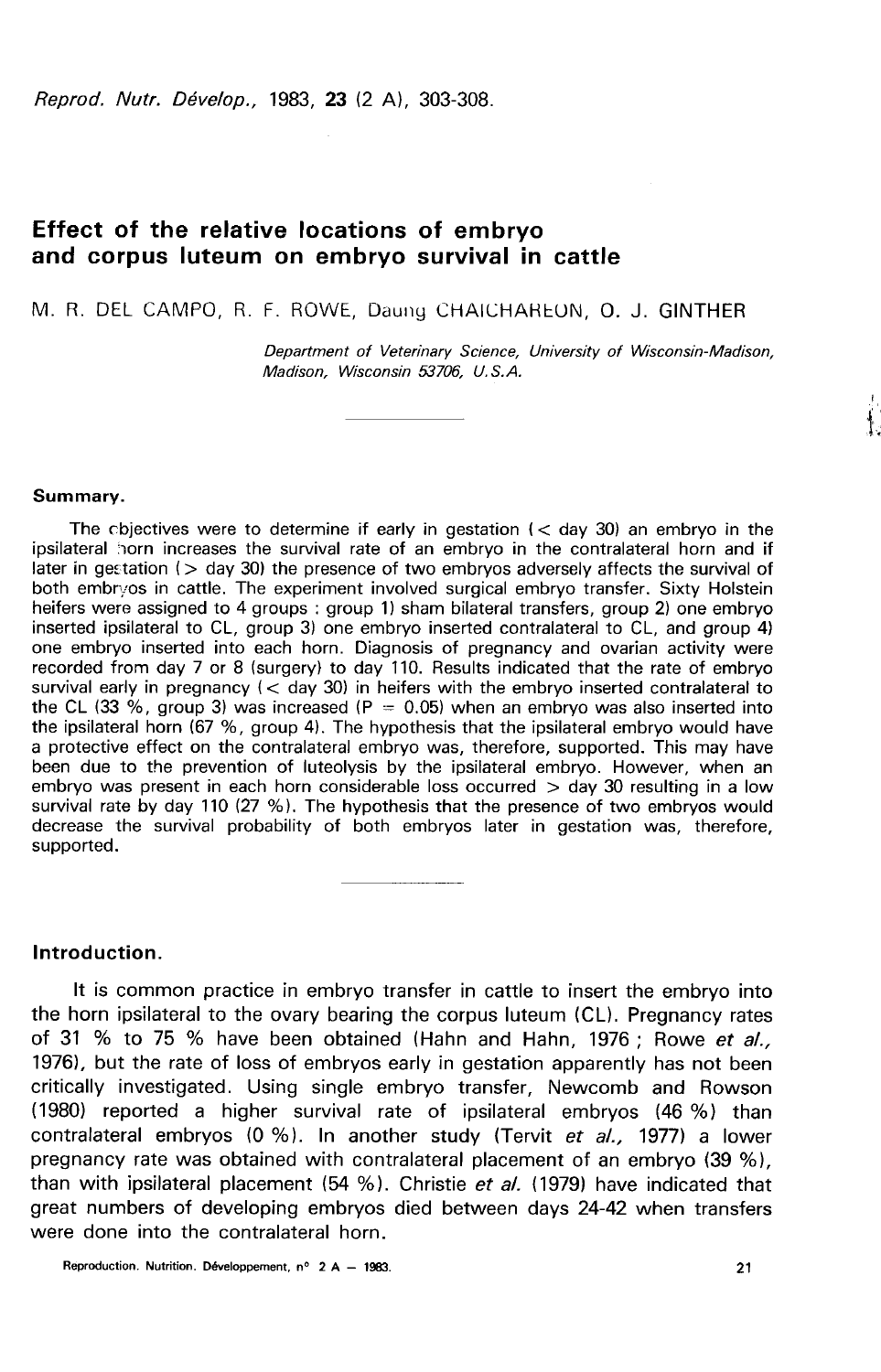Using bilateral embryo transfer (one embryo into each horn), Sreenan and coworkers (1975) reported reduced embryo survival on the contralateral side, but in a later report (Sreenan and Beehan, 1976 a, b) concluded that the position of the embryo relative to the CL did not seem to affect embryo survival. Other workers obtained survival rates of 51 % and 36 % for ipsilateral and contralateral placement, respectively (Heyman and Renard, 1978), but the difference was not significant.

A unilateral relationship between embryo and CL has been demonstrated conclusively by surgical separation of uterine horns ; CL regressed when two embryos were inserted contralaterally, and CL were maintained when embryos were inserted ipsilaterally (Del Campo et al., 1977). However, contralateral embryos were capable of maintaining the CL to day 24 if the uterine horns were intact, but the weight of the maintained CL was reduced. In addition to an apparent increased incidence of early  $(<$  day 30) loss of embryos in the contralateral position, considerable subsequent embryonic and fetal death occurs in association with twin ovulations (Kidder et al., 1952 ; Gordon et al., 1962 ; Scanlon, 1972) or transfer of twin embryos (Sreenan and Beehan, 1976 a, b ; Newcomb et al., 1978 ; Anderson et al., 1979). In a recent study loss of the conceptuses occurred in 20 % of recipients that were diagnosed pregnant at 45-60 days (Anderson et al., 1978).

This experiment was conducted to test the following hypotheses in cattle : 1) early in gestation  $(<$  day 30) an embryo in the ipsilateral horn increases the survival rate of an embryo in the contralateral horn, and 2) later in gestation  $($   $>$  day 30) the presence of two embryos adversely affects the chances for survival of both embryos.

## Materials and methods.

A total of 86 Holstein heifers, approximately 15-20 months of age, was used in an experiment involving embryo transfer (26 donors, 15 sham-operated recipients and 45 recipients of embryos). Heifers were observed twice daily for estrus. Day of standing estrus was designated day 0 of the estrous cycle. Recipient heifers were synchronized to within  $\pm$  24 hours of donor heifers.

Embryos were collected from donors on day 7 or 8 post estrous by a nonsurgical technique (Rowe et al., 1980) and were examined microscopically for stage of cleavage and abnormalities. The flushing medium was tissue culture medium (TCM) 199 (a) containing 100 IU potassium penicillin G  $(b)$ , 100 mcg streptomycin sulfate  $(0)$ , and 1 mg bovine serum albumin  $(0)$  per ml (Rowe et al., 1976). Embryos classified as normal and in the morula or blastocyst stage were placed in fresh tissue culture medium and kept in an incubator at 37 °C until transfers were done.

<sup>&</sup>lt;sup>(a</sup>) Flow Laboratories, Rockville, Maryland.<br><sup>(b</sup>) GIBCO, Grand Island, N.Y.

<sup>(!)</sup> Pfizer, Inc., New York, N.Y.

<sup>(</sup>d) Sigma Chemical Co., St. Louis, Missouri.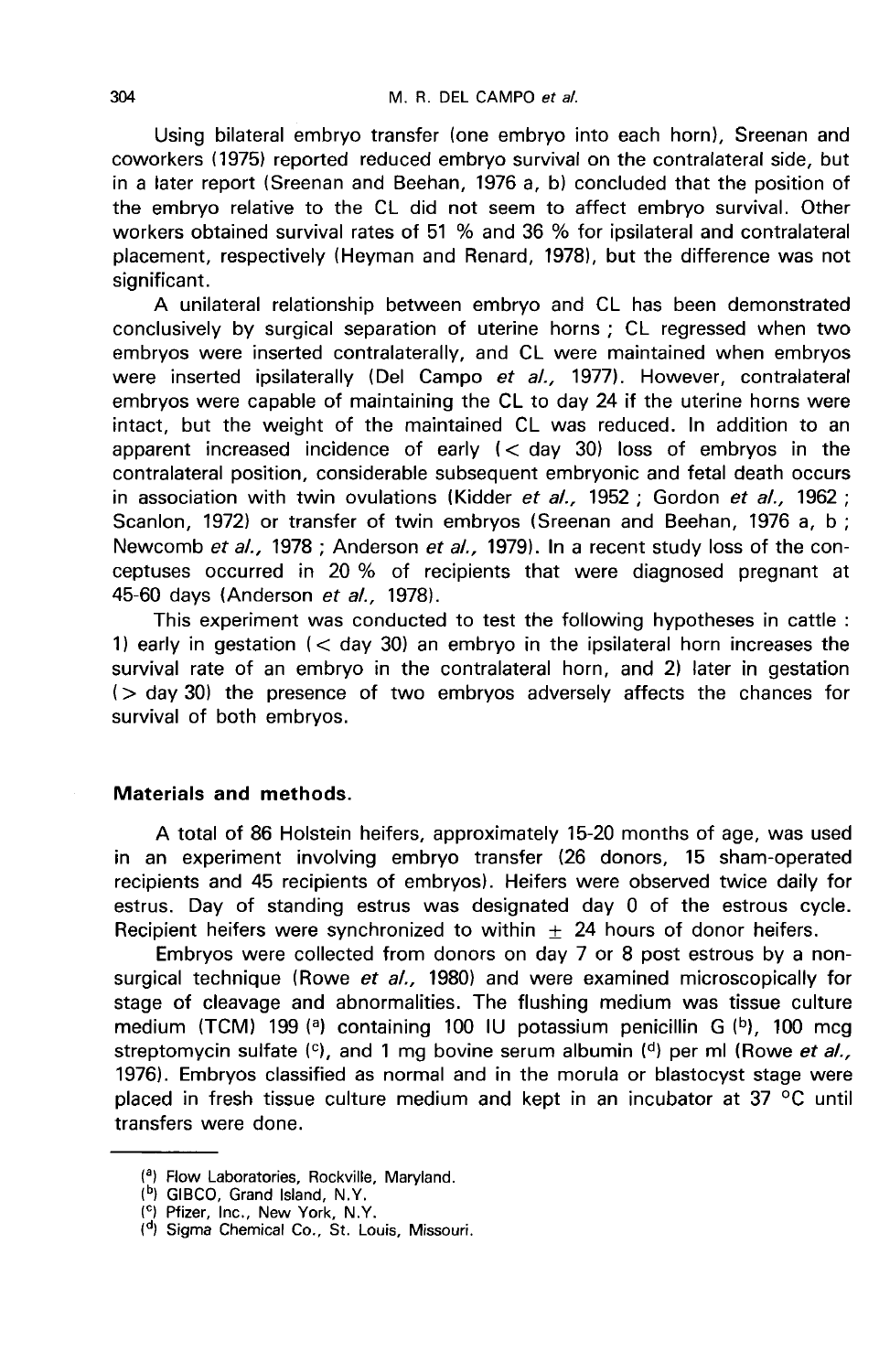Recipients were randomly assigned to 4 groups : group 1) sham bilateral transfers (control), group 2) one embryo ipsilateral to the CL (ipsilateral), group 3) one embryo contralateral to the CL (contralateral), and group 4) one embryo ipsilateral and one embryo contralateral (bilateral).

Transfer of embryos (selected at random) was done into standing recipients by a flank approach under local anesthesia (Rowe et al., 1979). Surgical manipulations and insertion of the embryo for the left horn was done through the left flank and for the right horn through the right flank. Both flanks were opened at the same time by two different operators. Penicillin and streptomycin were given prior to closure of the flank incisions. Transfers (embryos or sham) into the uterine horns were done by the same operator for all heifers. The uterine horns were exposed and punctured 30 to 40 mm from the uterotubal junction with the blunt end of a stylet, and 0, 1, or 2 embryos were inserted into the lumen of the uterine horns. Only tissue culture media (approximately 0.2 ml) was inserted into the horns in the sham-operated group and into the horn that did not receive an embryo in groups 2 and 3.

Recipients were examined by rectal palpation and ovarian activity was recorded every 4 days from day of surgery to day 60, and pregnancy was recorded approximately every 10 days from day 30-110. At day 30 diagnosis of pregnancy was done under epidural anesthesia to facilitate examination. A positive diagnosis of pregnancy was recorded only when an amniotic vesicle was palpated or when fluid in the horns, slip of the allantochorion, difference in size of horns, and a maintained CL were found together. Recipients that showed estrus before day 110 were palpated until a new ovulation occurred. Differences in pregnancy rate among groups 2-4 at day 30 and pregnancy loss at day 110 were analyzed by Chi-square. For the sham-operated controls (group 1) and the recipients that were classified as not pregnant at day 30 in groups 2-4, estrous cycle length and diameter of CL were individually analyzed by one way analysis of variance (ANOVA). If ANOVA indicated significant effects, the means were compared by Duncan's new multiple-range test.

### Results.

Twenty-six of the 45 recipients that received embryos were classified as pregnant at day 30 : 11 of 15 in the ipsilateral group, 5 of 15 in the contralateral group, and 10 of 15 in the bilateral group (fig. 1). In all pregnant heifers in the bilateral-group, embryo survival involved both sides.

At day 30 the pregnancy ratio was different (P = 0.05) among the three groups, due primarily to a reduced pregnancy rate in the contralateral group. The ratio for loss of pregnancy between days 30-110 was different ( $P < 0.05$ ) among ipsilateral, contralateral, and bilateral groups, due primarily to a greater loss of embryos in the contralateral and bilateral groups.

Transuterine migration of embryos was not found in any heifer. Mean interestrous intervals for the control heifers and the nonpregnant heifers were : control group, 21.3  $\pm$  0.4 (SEM); ipsilateral group, 21.0  $\pm$  0,8; contralateral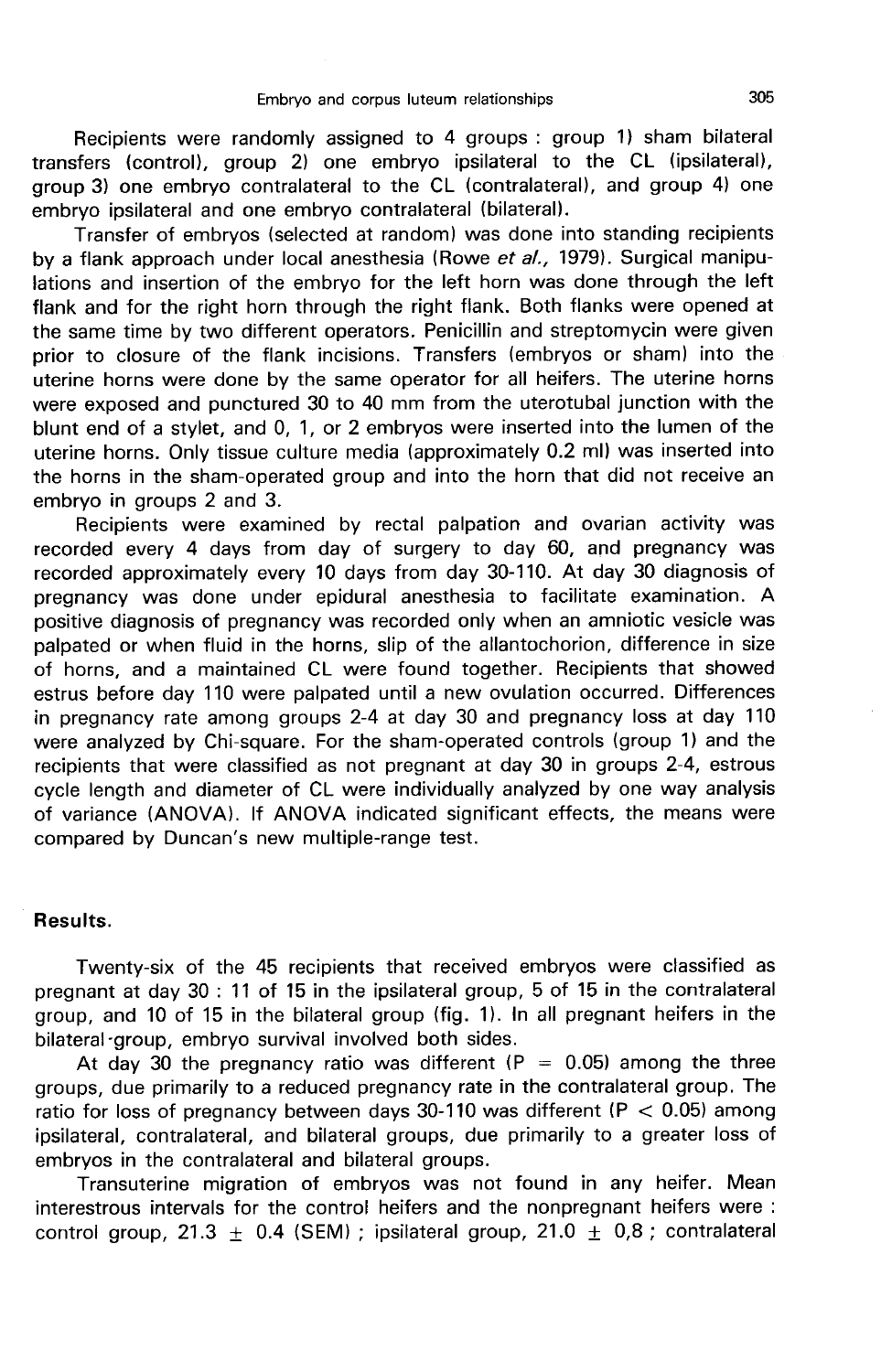|     |                      | Embryo           |               |                                  |                  |                    |
|-----|----------------------|------------------|---------------|----------------------------------|------------------|--------------------|
|     | 1                    |                  | 2             | <b>EMBRYO TO CL RELATIONSHIP</b> | 3                |                    |
|     | <b>IPSILATERAL</b>   |                  | CONTRALATERAL |                                  | <b>BILATERAL</b> |                    |
| Day | Pregnant             | Lost<br>- day 30 | Pregnant      | Lost<br>$>$ day 30               | Pregnant         | Lost<br>$>$ day 30 |
| 30  | $11/15$ <sup>*</sup> |                  | 5/15          |                                  | 10/15            |                    |
| 40  | 11/15                | 0/11             | 3/15          | 2/5                              | 8/15             | 2/10               |
| 50  | 10/15                | 1/11             | 2/15          | 3/5                              | 7/15             | 3/10               |
| 60  | 10/15                | 1/11             | 2/15          | 3/5                              | 7/15             | 3/10               |
| 70  | 10/15                | 1/11             | 2/15          | 3/5                              | 7/15             | 3/10               |
| 80  | 10/15                | 1/11             | 2/15          | 3/5                              | 6/15             | 4/10               |
| 90  | 10/15                | 1/11             | 2/15          | 3/5                              | 5/15             | 5/10               |
| 100 | 10/15                | 1/11             | 2/15          | 3/5                              | 5/15             | 5/10               |
| 110 | 10/15                | 1/11             | 2/15          | 3/5                              | 4/15             | 6/10               |

FIG. 1. - Effect of location of embryos and the corpus luteum on pregnancy rate. \* : Ratios are different ( $\dot{P} = 0.05$ ). \*\*: Ratios are different  $(P < 0.05)$ .

group, 22.7  $\pm$  1.2; and bilateral group, 26.2  $\pm$  2.7 (P < 0.05). There were no significant differences for diameter of CL for the nonpregnant recipients.

## Discussion.

The results of this experiment indicated that the rate of embryo survival early in gestation (< day 30) in heifers with an embryo inserted contralateral to the CL (33 %, group 3) was increased when an embryo was also inserted into the ipsilateral horn (67 %, group 4). The hypothesis that an ipsilateral embryo would have a protective effect on the contralateral embryo early in gestation was therefore supported. Most likely this protective effect involved prevention of luteolysis by the ipsilateral embryo (Del Campo et al., 1977). However, in the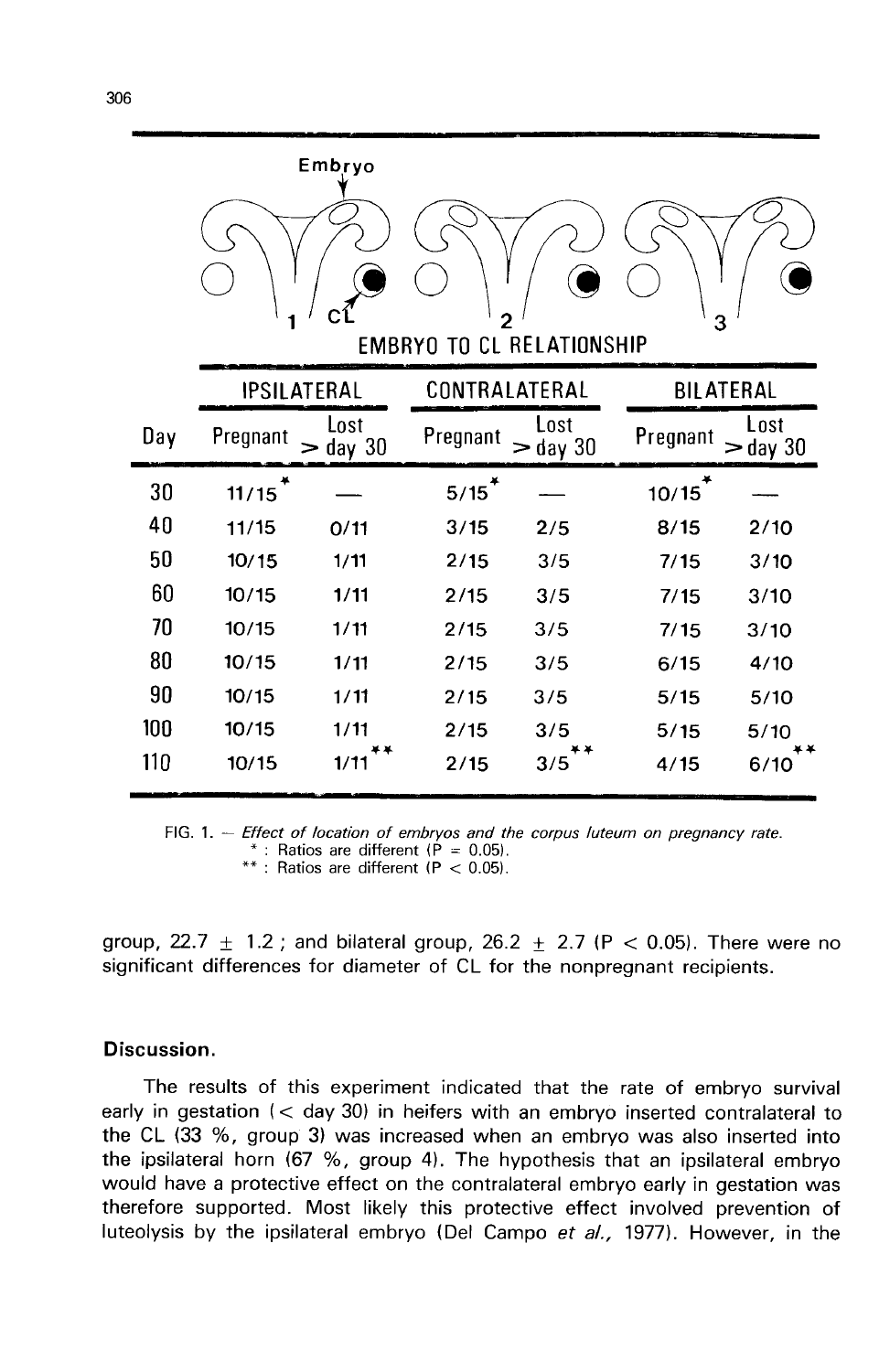bilaterally pregnant recipients gradual loss of embryos occurred after day 30, and in all cases loss of embryos occurred on both sides. The hypothesis that later in gestation the presence of two embryos would adversely affect the survival probability of both embryos was therefore supported. In summary, the early positive effect of the ipsilateral embryo on the survival of the contralateral embryo became a negative effect later in gestation. Some loss of embryos occurred after day 30 in the ipsilateral and contralateral groups, but all of these losses occurred by day 50. The causes of the high embryo mortality after day 30 in the bilaterally pregnant heifers are unknown. Similar results have been reported by Anderson *et al.* (1978) who found a high pregnancy rate on days 45-60 in heifers that received one embryo in each uterine horn (75 %) and a gradual loss of pregnancy later in gestation.

> Recu en août 1982. Accepté en novembre 1982.

 $Acknowledgments. - Subported by the College of Agricultural and Life Science,$ University of Wisconsin and by a grant from USDA Science and Education Administration. Parts of these data were presented at the 71st Annual Meeting of the American Society of Animal Science.

The authors wish to thank the UpJohn Company, Kalamazoo, Michigan and American Breeders Service, DeForest, Wisconsin for the generous donations of prostaglandin  $F_{2\alpha}$  and semen, respectively, and Mr. L. Freedman for technical assistance.

Résumé. Effets de l'emplacement relatif de l'embryon et du corps jaune sur la survie de l'embryon chez les bovins.

Ce travail, réalisé chez les bovins, a un double objet : 1) déterminer si avant le 30e jour de gestation la présence d'un embryon dans la corne ipsilatérale au corps jaune favorise la survie d'un embryon placé dans la corne contralatérale ; 2) rechercher si, après le 30e jour de gestation, la présence simultanée de deux embryons dans l'utérus a un effet défavorable sur leur survie.

Dans cette expérience on a utilisé le transfert d'embryons par voie chirurgicale.

Soixante génisses de race Holstein ont été réparties en 4 groupes : 1er groupe : transfert bilatéral simulé ; 2e groupe : transfert d'un seul embryon dans la corne ipsilatérale au corps jaune ; 3e groupe : transfert d'un embryon dans la corne contralatérale au corps jaune ; 4e groupe : transfert d'un embryon dans chaque corne.

L'activité ovarienne a été contrôlée jusqu'au 60e jour après l'intervention. L'état de L'activité ovarienne a été contrôlée jusqu'au 60<sup>e</sup> jour après l'intervention. L'état de<br>l'utérus a été examiné du 30<sup>e</sup> au 110<sup>e</sup> jour. Les résultats indiquent qu'avant le 30<sup>e</sup> jour le<br>taux de survie de l'embryon placé d embryon est présent dans la corne ipsilatérale au corps jaune. Ce fait pourrait,être dû à la prévention de la lutéolyse par l'embryon ipsilatéral. Par contre, la présence simultanée prévention de la lutéolyse par l'embryon ipsilatéral. Par contre, la présence simultanée<br>après le 30ª jour d'un embryon dans chaque corne abaisse très fortement le taux de survie<br>au 110ª jour.

### References

ANDERSON G. B., CUPPS P. T., DROST M., HORTON M. B., WRIGHT Jr. R. W., 1978. Induction of twinning in beef heifers by bilateral embryo transfer. J. anim. Sci., 46, 449-452. ANDERSON G. B., CUPPS P. T., DROST M., 1979. Induction of twins in cattle with bilateral and unilateral embryo transfer. J. anim. Sci., 49, 1037-1042.